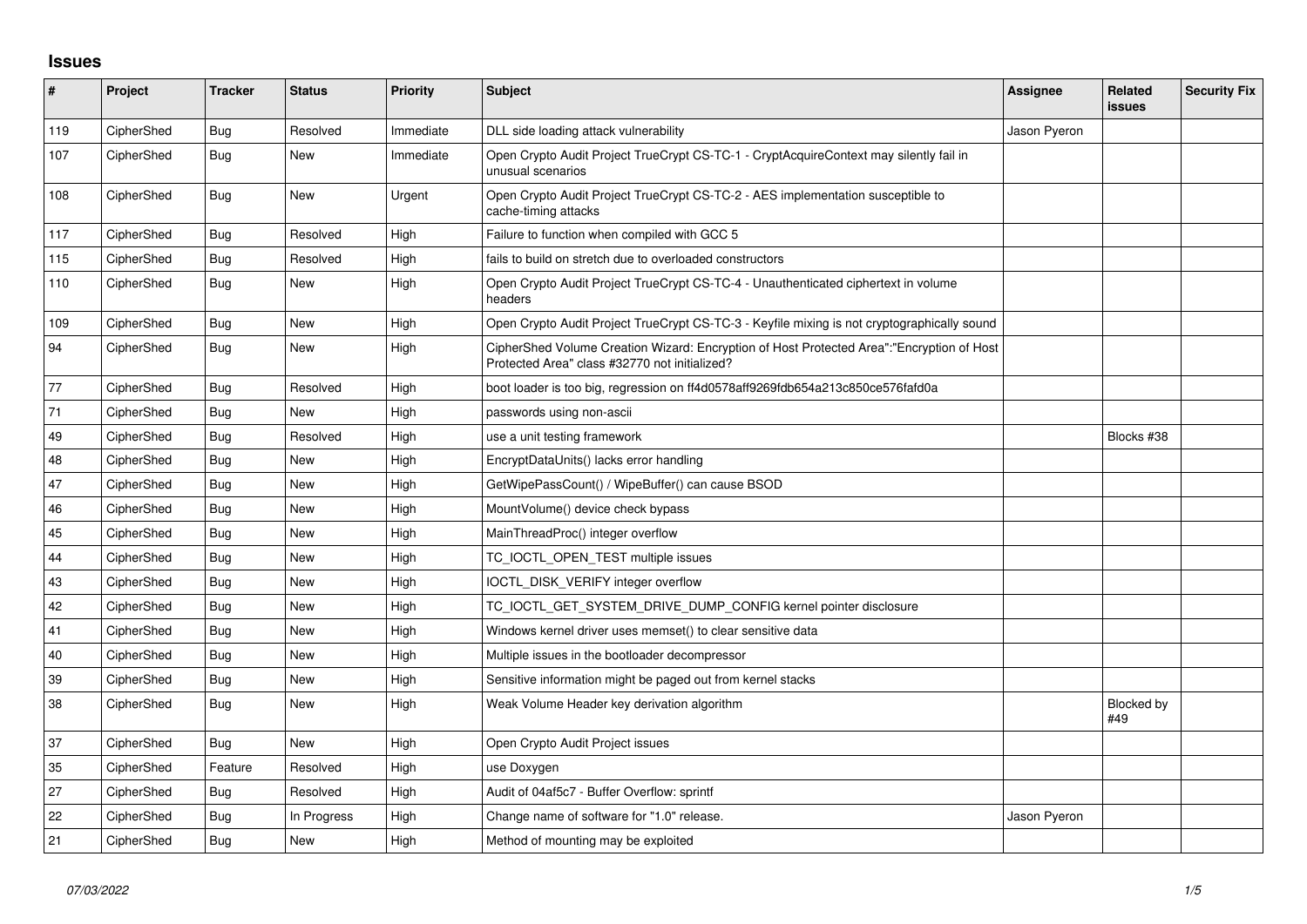| #            | Project    | <b>Tracker</b> | <b>Status</b> | Priority | <b>Subject</b>                                                                                | Assignee      | Related<br>issues | <b>Security Fix</b> |
|--------------|------------|----------------|---------------|----------|-----------------------------------------------------------------------------------------------|---------------|-------------------|---------------------|
| 16           | CipherShed | Task           | New           | High     | Create list of all installed files / registry keys (Windows).                                 | Rocki H       | Related to<br>#2  |                     |
| 127          | CipherShed | <b>Bug</b>     | Resolved      | Normal   | remove #if 0 code                                                                             | Jason Pyeron  |                   |                     |
| 126          | CipherShed | <b>Bug</b>     | Resolved      | Normal   | VS launcher breaks if using multiple VS and the default is not the one for CS                 |               |                   |                     |
| 125          | CipherShed | <b>Bug</b>     | Resolved      | Normal   | Makefile for bootloader fails on case sensitive filesystem                                    |               |                   |                     |
| 124          | CipherShed | Feature        | New           | Normal   | investigate switch to FUDforum from phpBB                                                     |               |                   |                     |
| 123          | CipherShed | Bug            | New           | Normal   | losetup anomaly with OpenSUSE 13.1                                                            |               |                   |                     |
| 122          | CipherShed | Feature        | New           | Normal   | support key escrow                                                                            |               | Related to<br>#68 |                     |
| 121          | CipherShed | Feature        | New           | Normal   | Support "not" burning CD on encrypting disk operation                                         |               | Related to<br>#68 |                     |
| 118          | CipherShed | <b>Bug</b>     | New           | Normal   | upgrading truecrpyt fails if truecrypt is pinned to the taskbar                               |               |                   |                     |
| 116          | CipherShed | <b>Bug</b>     | New           | Normal   | create an option for private/global volume mounting                                           |               |                   |                     |
| 114          | CipherShed | Task           | New           | Normal   | Real, unified makefiles                                                                       | Kyle Marek    |                   |                     |
| 113          | CipherShed | <b>Bug</b>     | Resolved      | Normal   | remove the donate screen from the installer                                                   |               |                   |                     |
| 112          | CipherShed | <b>Bug</b>     | Resolved      | Normal   | uninstall on windows does not list version info                                               |               |                   |                     |
| 111          | CipherShed | <b>Bug</b>     | New           | Normal   | ui does not show free drives below c: e.g. A: or B:                                           | Niklas Lemcke |                   |                     |
| 102          | CipherShed | Feature        | New           | Normal   | support for serial console in bootloader                                                      |               |                   |                     |
| 101          | CipherShed | Bug            | Resolved      | Normal   | boot loader password prompt takes 100% cpu in VM                                              |               |                   |                     |
| 100          | CipherShed | Feature        | New           | Normal   | Suggestion 4-Display the consequences of an action immediately (Immediacy of<br>consequences) |               |                   |                     |
| 99           | CipherShed | Feature        | New           | Normal   | Suggestion 3-Separate required and optional input parameters                                  |               |                   |                     |
| 98           | CipherShed | Feature        | New           | Normal   | Suggestion 2 - Do not misuse native UI controls                                               | Niklas Lemcke |                   |                     |
| 97           | CipherShed | Feature        | New           | Normal   | Suggestion 1 - Do not use unknown terminology                                                 | Niklas Lemcke |                   |                     |
| 96           | CipherShed | Feature        | New           | Normal   | installer to incorporate a post-installation quick-start wizard                               |               |                   |                     |
| 95           | CipherShed | Bug            | New           | Normal   | Platform/SystemException.h and Common/Exception.h define the same class/struct                |               |                   |                     |
| 93           | CipherShed | Feature        | New           | Normal   | support "quick" encrypt for new media (especially flash/SSD)                                  |               |                   |                     |
| 92           | CipherShed | Feature        | New           | Normal   | allow change of cipher/key on encrypted container without decrypting                          |               |                   |                     |
| 91           | CipherShed | Feature        | New           | Normal   | use linked libraries in kernel driver to isolate logical units and later support plugins      |               |                   |                     |
| $ 90\rangle$ | CipherShed | Feature        | New           | Normal   | cipher setting preference file                                                                |               |                   |                     |
| 89           | CipherShed | Feature        | New           | Normal   | Support the Common Criteria Collaborative Protection Profile for Full Disk Encryption         |               |                   |                     |
| 88           | CipherShed | <b>Bug</b>     | New           | Normal   | smart card support for containers                                                             |               |                   |                     |
| 86           | CipherShed | Bug            | Resolved      | Normal   | Make ciphershed window titlebars different                                                    |               |                   |                     |
| 85           | CipherShed | Bug            | New           | Normal   | Digcode.c is 9917 lines long, split it up                                                     |               |                   |                     |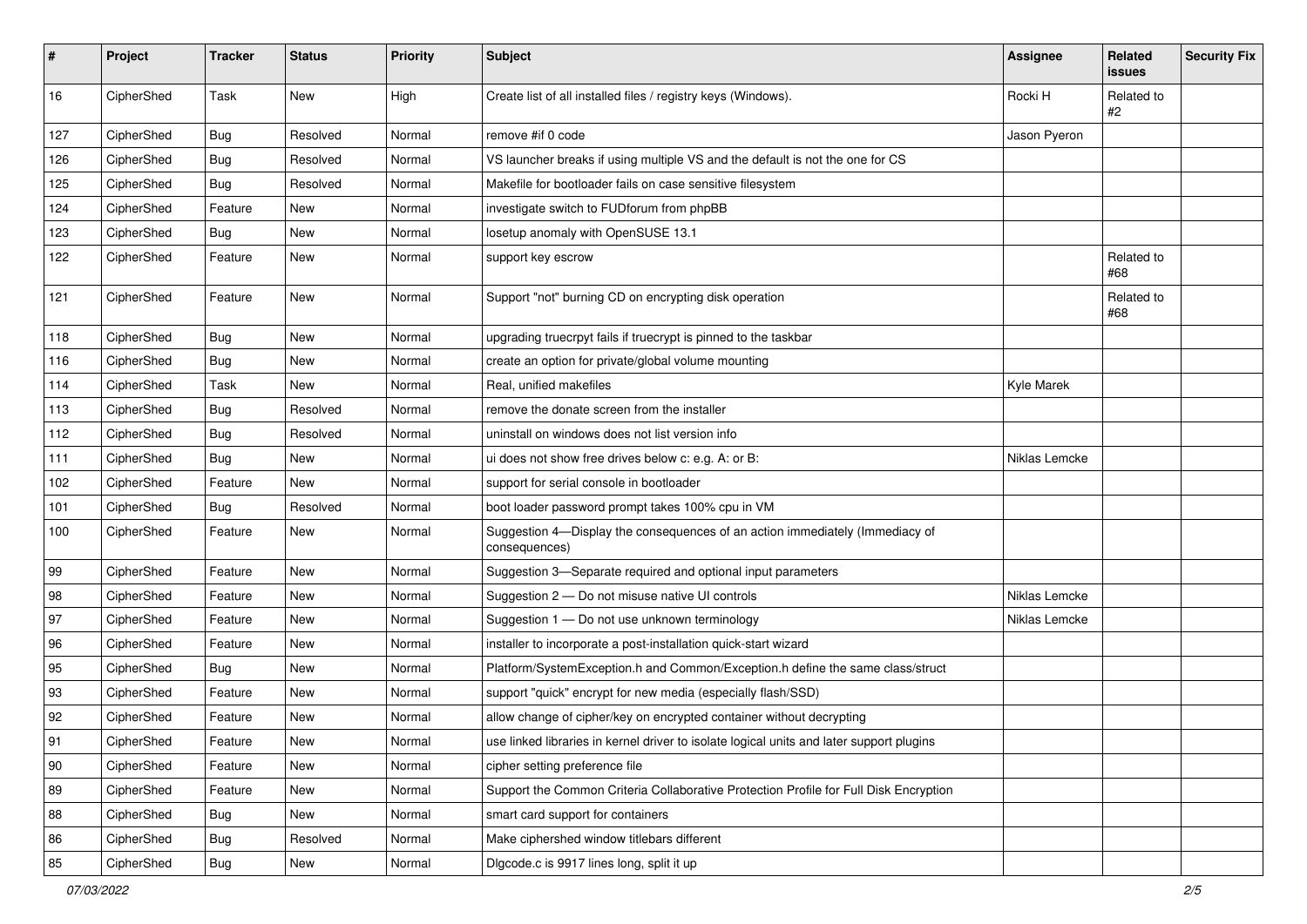| Project    | <b>Tracker</b> | <b>Status</b> | <b>Priority</b> | <b>Subject</b>                                                                                           | <b>Assignee</b> | Related<br><b>issues</b> | <b>Security Fix</b> |
|------------|----------------|---------------|-----------------|----------------------------------------------------------------------------------------------------------|-----------------|--------------------------|---------------------|
| CipherShed | <b>Bug</b>     | <b>New</b>    | Normal          | wcsncpy is subject to buffer overflow                                                                    |                 |                          |                     |
| CipherShed | <b>Bug</b>     | New           | Normal          | deduplicate file names                                                                                   |                 |                          |                     |
| CipherShed | Feature        | New           | Normal          | add sparse file detection to non-windows versions                                                        |                 |                          |                     |
| CipherShed | Feature        | <b>New</b>    | Normal          | Decrypt System drive via commandline                                                                     |                 |                          |                     |
| CipherShed | <b>Bug</b>     | <b>New</b>    | Normal          | update the ciphershed.org website, automatically                                                         |                 |                          |                     |
| CipherShed | <b>Bug</b>     | <b>New</b>    | Normal          | MakeSelfExtractingPackage used in CI cannot have dialog boxes                                            |                 |                          |                     |
| CipherShed | <b>Bug</b>     | <b>New</b>    | Normal          | Hardcoded Build date in Help->About window                                                               |                 |                          |                     |
| CipherShed | <b>Bug</b>     | New           | Normal          | Truecrypt icon showing in taskbar                                                                        |                 |                          |                     |
| CipherShed | <b>Bug</b>     | New           | Normal          | The installation fails, but a message (from windows?) says it succeeds and asks if you want<br>to reboot |                 |                          |                     |
| CipherShed | Feature        | <b>New</b>    | Normal          | track git info in build                                                                                  |                 |                          |                     |
| CipherShed | Feature        | New           | Normal          | print a backup                                                                                           |                 |                          |                     |
| CipherShed | Feature        | New           | Normal          | provide robust API for usermode interaction with kernel driver                                           |                 |                          |                     |
| CipherShed | Feature        | New           | Normal          | pure 64 bit version for windows                                                                          |                 | Related to<br>#63        |                     |
| CipherShed | Task           | <b>New</b>    | Normal          | Rewrite or remove LongReverse in Common/Dlgcode.c                                                        |                 |                          |                     |
| CipherShed | <b>Bug</b>     | New           | Normal          | 64 bit gui on 64 bit systems                                                                             |                 | Related to<br>#65        |                     |
| CipherShed | Feature        | <b>New</b>    | Normal          | Administrative Configuration for Enterprise IT                                                           |                 |                          |                     |
| CipherShed | Feature        | New           | Normal          | optionally support TPM                                                                                   |                 |                          |                     |
| CipherShed | Feature        | New           | Normal          | Enhanced UX - shell extension for container management                                                   |                 | Related to<br>#34        |                     |
| CipherShed | Feature        | New           | Normal          | Skein support                                                                                            |                 |                          |                     |
| CipherShed | Bug            | In Progress   | Normal          | Unified Extensible Firmware Interface (UEFI)                                                             | Jason Pyeron    | Related to<br>#51        |                     |
| CipherShed | <b>Bug</b>     | In Progress   | Normal          | <b>GUID Partition Table (GPT)</b>                                                                        | Jason Pyeron    | Related to<br>#55        |                     |
| CipherShed | Feature        | <b>New</b>    | Normal          | Linux FDE                                                                                                |                 | Related to<br>#5         |                     |
| CipherShed | Feature        | <b>New</b>    | Normal          | support multiple actors to open an encrypted volume                                                      |                 |                          |                     |
| CipherShed | Feature        | New           | Normal          | windows mount point support                                                                              |                 | Related to<br>#60        |                     |
| CipherShed | Feature        | New           | Normal          | windows comamnd line volume creation                                                                     |                 |                          |                     |
| CipherShed | Feature        | <b>New</b>    | Normal          | truecrypt.ch ideas thread                                                                                |                 |                          |                     |
|            |                |               |                 |                                                                                                          |                 |                          |                     |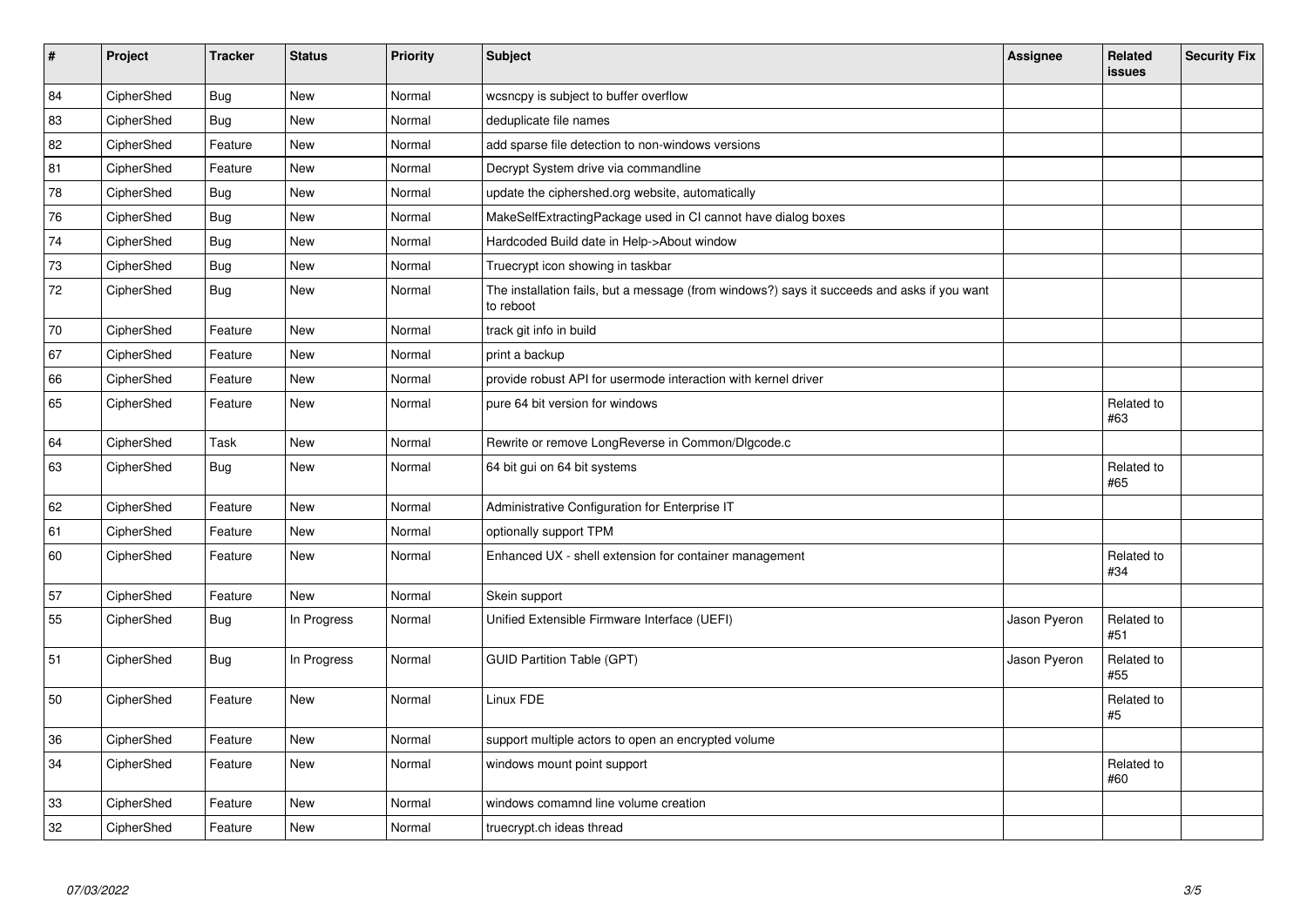| $\pmb{\#}$                | Project    | <b>Tracker</b> | <b>Status</b> | Priority | <b>Subject</b>                                             | <b>Assignee</b>             | Related<br>issues                                         | <b>Security Fix</b> |
|---------------------------|------------|----------------|---------------|----------|------------------------------------------------------------|-----------------------------|-----------------------------------------------------------|---------------------|
| 31                        | CipherShed | <b>Bug</b>     | New           | Normal   | there is duplicate code for password character checking    | Jason Pyeron                | Related to<br>#30                                         |                     |
| 30                        | CipherShed | <b>Bug</b>     | Resolved      | Normal   | Allowed character description is wrong                     |                             | Related to<br>#31                                         |                     |
| 29                        | CipherShed | Bug            | Resolved      | Normal   | Audit of 04af5c7 - Buffer Overflow: strcpy                 | Jason Pyeron                |                                                           |                     |
| 28                        | CipherShed | <b>Bug</b>     | Resolved      | Normal   | Audit of 04af5c7 - Buffer Overflow: strcat                 |                             |                                                           |                     |
| 26                        | CipherShed | <b>Bug</b>     | New           | Normal   | Large External Drive Support on Mac (>512byte sector size) |                             |                                                           |                     |
| 25                        | CipherShed | Task           | New           | Normal   | Broken applinks                                            |                             | Related to<br>#14                                         |                     |
| 24                        | CipherShed | Task           | New           | Normal   | Add Windows 8 / Server 2012                                | Rocki H                     |                                                           |                     |
| 23                        | CipherShed | <b>Bug</b>     | New           | Normal   | Windows 8 / 8.1 Fast Startup                               | Rocki H                     |                                                           |                     |
| 20                        | CipherShed | Task           | New           | Normal   | Create dmg for os x                                        |                             |                                                           |                     |
| 19                        | CipherShed | Task           | New           | Normal   | Create pkgbuild for arch                                   |                             |                                                           |                     |
| 18                        | CipherShed | Task           | New           | Normal   | Create rpm packaging                                       |                             |                                                           |                     |
| $17$                      | CipherShed | Task           | New           | Normal   | Create debian packaging                                    |                             |                                                           |                     |
| 15                        | CipherShed | Task           | New           | Normal   | Create Gnu Info page                                       | Eugene Wang                 | Related to<br>#12                                         |                     |
| 14                        | CipherShed | Bug            | New           | Normal   | Fixes urls in ui (/applink? links)                         |                             | Related to<br>#25                                         |                     |
| 13                        | CipherShed | Task           | New           | Normal   | List of all version numbers                                | Rocki H                     | Related to<br>#2                                          |                     |
| 12                        | CipherShed | Task           | In Progress   | Normal   | Write Documentation                                        | Eugene Wang                 | Related to<br>#15                                         |                     |
| 9                         | CipherShed | Task           | New           | Normal   | Create check-list of features to be tested                 | Pier-Luc Caron<br>St-Pierre |                                                           |                     |
| 8                         | CipherShed | Task           | New           | Normal   | Get graphics artist to work on artwork, icons              |                             |                                                           |                     |
| $\overline{7}$            | CipherShed | Task           | New           | Normal   | Mac build, installer, VM                                   | Jason Pyeron                |                                                           |                     |
| 6                         | CipherShed | Task           | New           | Normal   | Windows build, installer, VM                               | <b>Bill Cox</b>             |                                                           |                     |
| 5                         | CipherShed | Task           | New           | Normal   | Linux build, installer, VM                                 | Kyle Marek                  | Related to<br>#50                                         |                     |
| $\vert 4 \vert$           | CipherShed | Task           | New           | Normal   | Get Windows executable signing key                         | <b>Bill Cox</b>             |                                                           |                     |
| $\ensuremath{\mathsf{3}}$ | CipherShed | Task           | New           | Normal   | Finish initial bitmaps and icons                           |                             |                                                           |                     |
| $\sqrt{2}$                | CipherShed | Task           | New           | Normal   | Upgrade installer to uninstall TrueCrypt                   |                             | Related to<br>#1, Related<br>to #13,<br>Related to<br>#16 |                     |